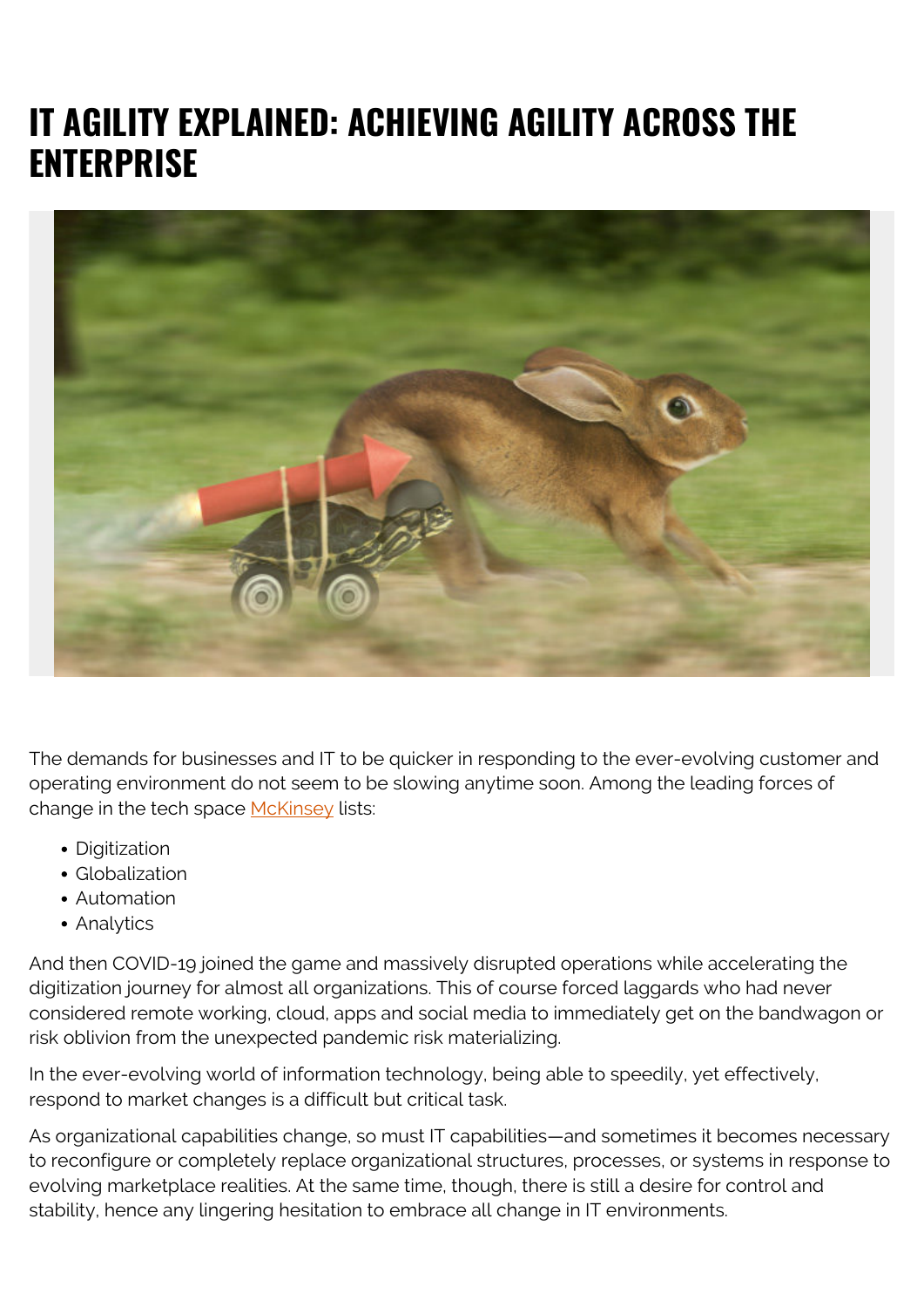An increasingly common suggestion for how businesses can achieve all these things effectively is through IT agility.

## **What is IT agility?**

In general, agility is a common business term that refers to how fast an organization responds to opportunities. It is typically recognized as the time in between an organization becoming aware of a potential business opportunity and acting on it.

The [ITIL](https://blogs.bmc.com/blogs/itil-foundation-study-guide/)<sup>[®](https://blogs.bmc.com/blogs/itil-foundation-study-guide/)</sup> [4 Foundation publication](https://blogs.bmc.com/blogs/itil-foundation-study-guide/) defines organizational agility as the ability of an organization to move and adapt quickly, flexibly, and decisively to support internal changes. This could include:

- Strategy, practices, or technology requiring different skills or organizational structure
- Changes to relationships with partners and suppliers

IT agility, then, is a measurement of how efficiently the IT infrastructure of an organization can respond to external stimuli.

This can mean how effectively it embraces the pressure to change or how successfully it creates a new opportunity. Instead of being thought of as another task to complete, IT agility should be viewed as more of an overall mindset, eventually becoming part of the company culture.

While there are many approaches to IT agility, [the agile manifesto](https://blogs.bmc.com/blogs/devops-vs-agile-whats-the-difference-and-how-are-they-related/) has been associated as the go to reference in the world of software development, by embracing frequent delivery and welcoming changing requirements. As opposed to ["waterfall" methods,](https://blogs.bmc.com/blogs/agile-vs-waterfall/) an iterative incremental delivery approach is applied through bi-weekly or monthly sprints. At the end of each sprint, the work and project priorities are evaluated, which allows for client feedback to be incorporated, as well as including improvements and changes.

*(See how [agile & service management](https://blogs.bmc.com/blogs/agile-service-management/) work together.)*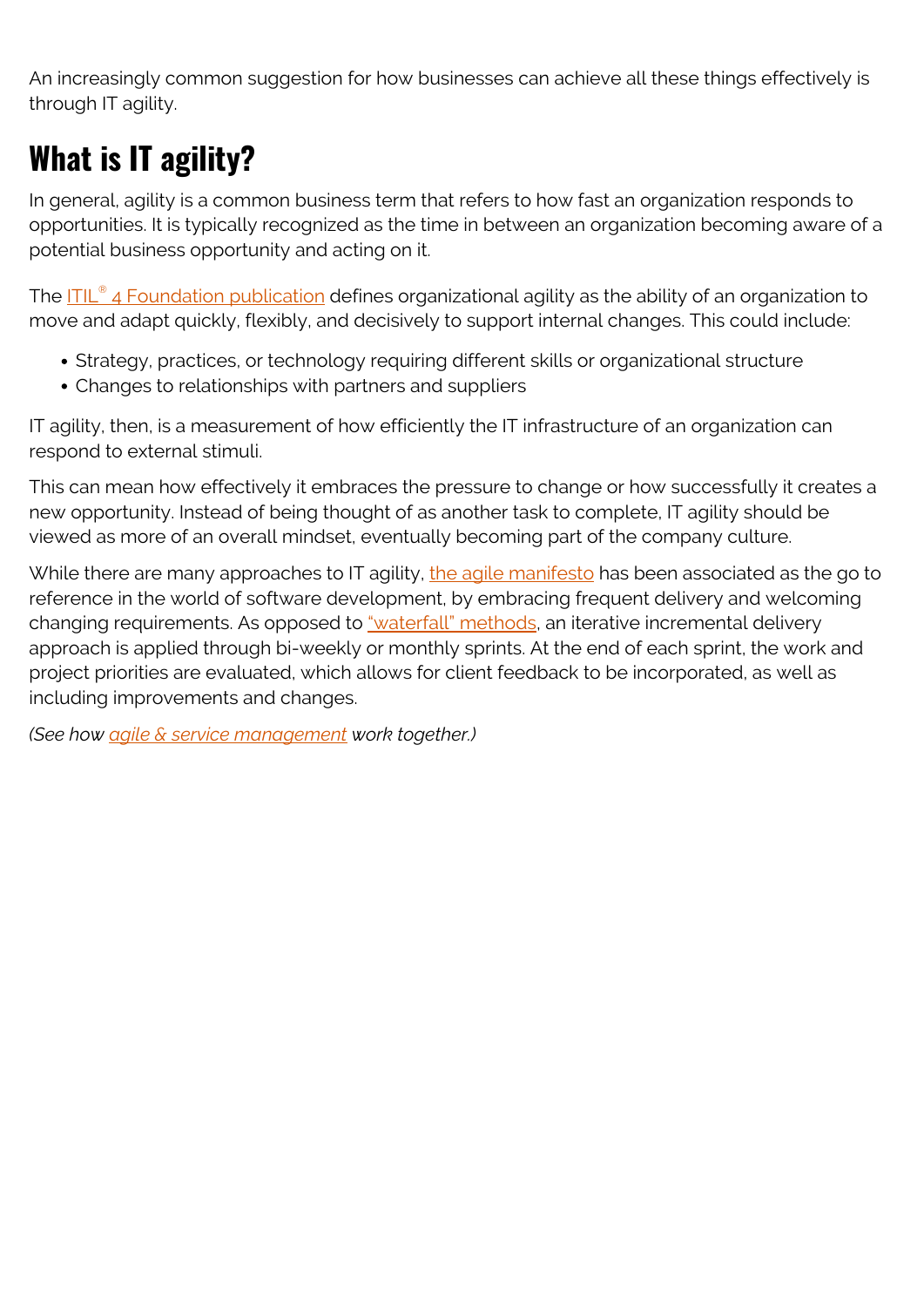| omc                                                                                                                                                                                    |                                                                                                                                                                                                                   |
|----------------------------------------------------------------------------------------------------------------------------------------------------------------------------------------|-------------------------------------------------------------------------------------------------------------------------------------------------------------------------------------------------------------------|
| Agile                                                                                                                                                                                  | Waterfall                                                                                                                                                                                                         |
| Iterative development in short<br>sprints                                                                                                                                              | Sequential development process in<br>pre-defined phases                                                                                                                                                           |
| Flexible and adaptive methodology                                                                                                                                                      | The process is documented and<br>follows the fixed structure and<br>requirements agreed in the<br>beginning of the process                                                                                        |
| Feedback-based approach: Sprints<br>lead to short build updates that are<br>evaluated on and guide the future<br>direction of the development<br>process.                              | Limited and delayed feedback: The<br>software quality and requirements<br>fulfilment isn't evaluated until the<br>final phase of the development<br>processes when testers and<br>customer feedback is requested. |
| A provision for adaptability: Project<br>development requirements and<br>scope is expected to change over<br>the course of the iterative<br>development process.                       | The requirements and scope are<br>definitive once agreed upon.                                                                                                                                                    |
| The SDLC phases overlap and begin<br>early in the SDLC: planning,<br>requirements, designing,<br>developing, testing, and<br>maintenance.                                              | The SDLC phases are followed in<br>order, with no overlap. Members<br>of one functional group are not<br>involved in another phase that<br>doesn't belong to their job<br>responsibilities.                       |
| Follows a mindset of collaboration<br>and communication. The<br>requirements, challenges, progress,<br>and changes are discussed<br>between all stakeholders on a<br>continuous basis. | Follows a project-focused mindset<br>with the aim of fully completing the<br><b>SDLC</b> process.                                                                                                                 |
| Responsibilities and hierarchical<br>structure can be interchangeable<br>between team members.                                                                                         | Fixed individual responsibilities,<br>particularly in management<br>positions.                                                                                                                                    |
| All team members focused on end-<br>to-end completion (achieved<br>sequentially) for the projects.                                                                                     | Team members focused on their<br>responsibilities only during their<br>respective SDLC phases.                                                                                                                    |
| Suitable for short projects in high-<br>risk situations.                                                                                                                               | Suitable for straightforward<br>projects in predictable<br>circumstances.                                                                                                                                         |
| Limited dependencies as the focus<br>is less on implementation specifics,<br>and more toward the mindset.                                                                              | Strict dependencies in<br>technologies, processes, projects<br>and people.                                                                                                                                        |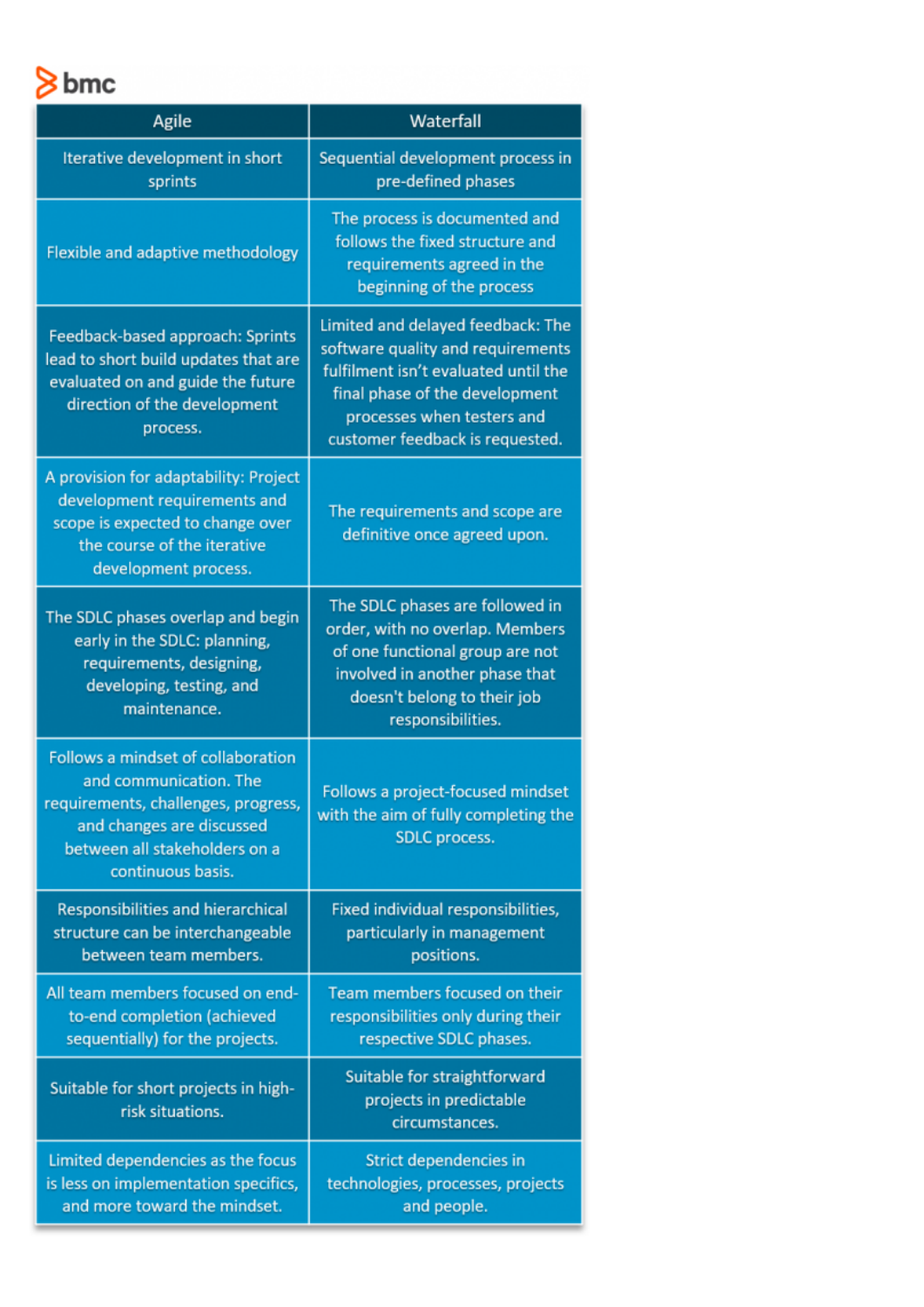# **Principles of IT agility**

There are a variety of common [principles](https://agilemanifesto.org/principles.html) that can be gleaned from the agile manifesto in IT agility including:

- 1. Satisfy the customer through early and continuous delivery
- 2. Deliver updates frequently through bi-weekly or monthly sprints
- 3. Cultivate an environment of changing requirements
- 4. Pay special attention to technical excellence and good design
- 5. Promote strong communication between business people and developers
- 6. Keep it simple
- 7. Encourage continuous reflection on progress as well as what improvements can be made

But one must be careful not to implement IT agility in a manner that is at the expense of business outcomes and value. A fragmented approach can create other bottlenecks in the flow of work resulting in frustration and misalignment, cost overruns, [high technical debt](https://blogs.bmc.com/blogs/technical-debt-explained-the-complete-guide-to-understanding-and-dealing-with-technical-debt/), and ultimately unhappy customers.

In addition, speed sometimes can come at the expense of completion and quality. A holistic approach is more prudent, tapping into organizational strategy and customer experience at the heart of it.

The [Harvard Business Review](https://hbr.org/2021/09/6-principles-to-build-your-companys-strategic-agility) gives six principles for building a company's strategic agility that could also be considered as the premise for IT agility:

- Prioritize speed over perfection
- Prioritize flexibility over planning
- Prioritize diversification and "efficient slack" over optimization
- Prioritize empowerment over hierarchy
- Prioritize learning over blaming
- Prioritize resource modularity and mobility over resource lock-in

### **How can you achieve IT agility?**

It is important to remember that IT agility is not a quick project that can be executed over a long weekend; IT agility requires an entire shift in the company's ethos and thinking.

#### *(Learn about [Lewin's three steps to change](https://blogs.bmc.com/blogs/lewin-three-stage-model-change/).)*

Once everyone is onboard with this change, an evolving plan should be put into place to map out short-term and long-term strategic goals. If you have a solid outlook on where you would like your systems to be going, then it makes it that much easier to select the appropriate opportunities that will get you there once they come around.

To begin creating this plan, the business must first reflect on some of the key factors that are driving the application of agility to begin with:

- Are systems tightly coupled and opposed to change?
- Are deployment schedules constrained due to testing complexities and integration dependencies?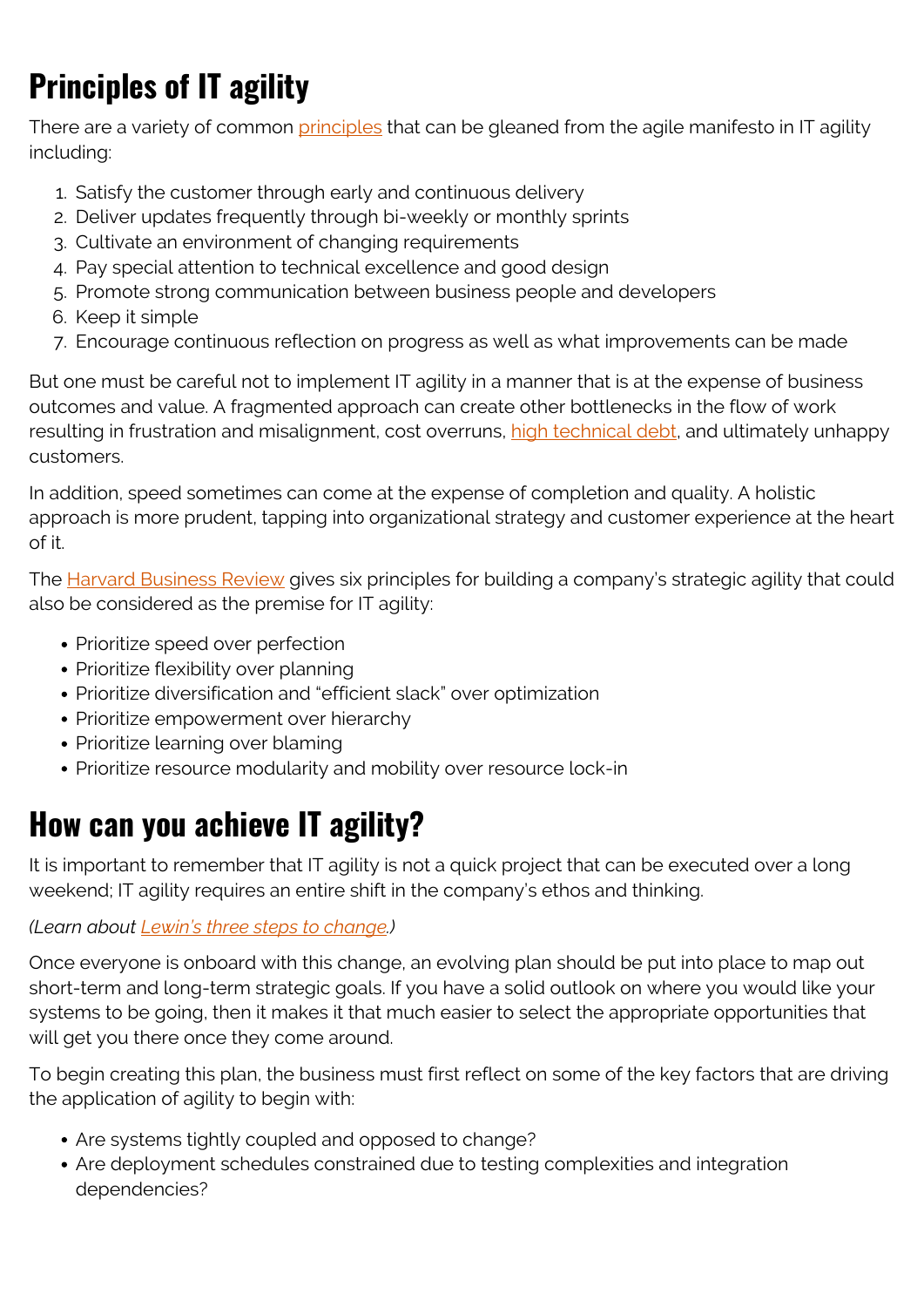By finding out what is encouraging the change, it will help goals be specific and relevant.

Sure, becoming more agile might seem like an extensive plan and complete overhaul of the system is needed. But keeping it all as simple as possible is an important mantra to remember.

For the most part, re-purposing components and systems that are well-designed will be a quick and consistent way to cover the various problem spaces. However, where there exists rigidity in [IT](https://blogs.bmc.com/blogs/what-is-it-infrastructure-and-what-are-its-components/) [infrastructure](https://blogs.bmc.com/blogs/what-is-it-infrastructure-and-what-are-its-components/), it will always be a stumbling block—[the digital age](https://blogs.bmc.com/blogs/fourth-industrial-revolution/) cannot wait for traditional approaches to acquiring and provisioning of underlying components to support software.

Migrating to the [cloud](https://www.bmc.com/blogs/saas-vs-paas-vs-iaas-whats-the-difference-and-how-to-choose/), [infrastructure automation,](https://blogs.bmc.com/blogs/it-infrastructure/) [CI/CD technologies,](https://blogs.bmc.com/blogs/ci-cd-pipeline-setup) and [SRE practices](https://blogs.bmc.com/blogs/sre-site-reliability-engineering/) can help deliver the flexibility and self-service capability needed by developers to get the infrastructure they require on demand.

People are at the heart of any transformation. IT agility is no exception.

Hierarchical structures with their 'command and control' can end up limiting speed when it comes to decision making and allocation of resources. The same can be said of [traditional change advisory](https://blogs.bmc.com/blogs/itil-change-advisory-board-cab/) [boards \(CABs\)](https://blogs.bmc.com/blogs/itil-change-advisory-board-cab/) that stand in the way of quick decision making.

Transforming to matrix structures that are adept at quick allocation/reallocation of resources to priority needs is preferable. In addition, permanent, simple multi-competent teams that are assigned to work exclusively on a product can provide the autonomy needed to both:

- Make faster decisions
- Deliver features and solutions quicker

In this holistic approach, other elements throughout the value creation and preservation journey must be considered. IT agile requires agility in budgeting, contracting, procurement, and [any other](https://blogs.bmc.com/blogs/critical-it-tech-policies/) [practice that is involved in IT activities.](https://blogs.bmc.com/blogs/critical-it-tech-policies/)

This requires not just agile processes—agile mindsets are more importantly.

## **Agility is a mindset, not a switch**

IT agility is about far more than just adopting new strategic plans and development practices. It requires an entire rethinking of the IT organization to successfully meet the intended goals and move one step closer to complete enterprise [digital transformation.](https://blogs.bmc.com/blogs/what-is-digital-transformation/)

Starting efforts towards an agile IT is not easy, but once the process gets underway, many organizations see improvements extremely fast. Changes early on can free up resources, which allows IT to better support the digital transformations and improve further developments.

There is a direct correlation between having an agile IT and increasing the Time to Value (the time between an initial request and its delivery) for a business. IT agility is the no longer the wave of the future but an immediate imperative: are you ready?

## **Related reading**

- [BMC Business of IT Blog](https://blogs.bmc.com/blogs/categories/business-of-it/)
- **[Best Practices for Organizational Change Management](https://blogs.bmc.com/blogs/organizational-change-best-practices)**
- [What Is "IT-Business Alignment"?](https://blogs.bmc.com/blogs/it-business-alignment/)